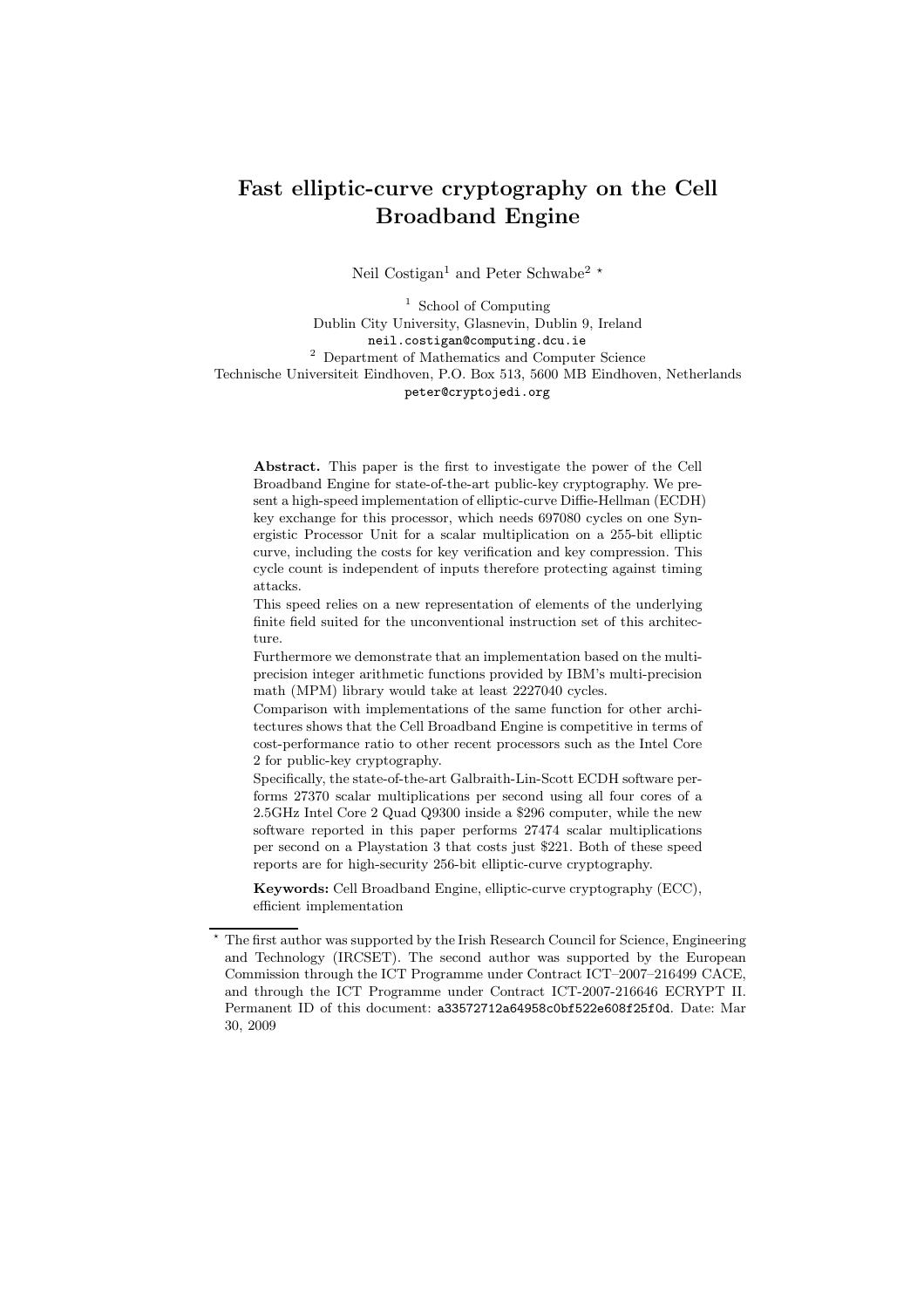## 1 Introduction

This paper describes a high-speed implementation of state-of-the-art public-key cryptography for the Cell Broadband Engine (CBE). More specifically we describe an implementation of the curve25519 function, an elliptic-curve Diffie-Hellman key exchange (ECDH) function introduced in [3].

Implementations of this function have been achieving speed records for highsecurity ECDH software on different platforms [3], [9]. Benchmarks of our implementation show that the CBE is competitive (in terms of cost-performance ratio) to other recent processors as the Intel Core 2 for public-key cryptography.

Our implementation needs 697080 cycles on one Synergistic Processor Unit (SPU) of the CBE. This number includes not only scalar multiplication on the underlying 255-bit elliptic curve, but furthermore costs for key compression, key validation and protection against timing attacks. We put our implementation into the public domain to maximize reusability of our results. It is available as part of the SUPERCOP benchmarking suite [4] and at http://cryptojedi. org/crypto/index.shtml#celldh.

We wish to thank Dan Bernstein, Tanja Lange, Ruben Niederhagen, and Michael Scott for their invaluable feedback and encouragement. Neil Costigan would also like to thank Luleå University of Technology, Sweden.

### 1.1 How these speeds were achieved

Elliptic-curve cryptography (ECC) is usually implemented as a sequence of arithmetic operations in a finite field. IBM provides a multi-precision math (MPM) library developed especially for the Cell Broadband Engine as part of the standard Cell Software Development Kit (SDK). The obvious approach for the implementation of ECC on the CBE is thus to use this library for the underlying finite field arithmetic.

However, we will show that the targeted performance cannot be achieved following this approach, not even with optimizing some functions of the MPM library for arithmetic in fields of the desired size.

Instead, the speed of our implementation is achieved by

- Parting with the traditional way of implementing elliptic-curve cryptography which uses arithmetic operations in the underlying field as smallest building blocks,
- Representing finite field elements in a way that takes into account the special structure of the finite field and the unconventional SPU instruction set, and
- Careful optimization of the code on assembly level.

Related work Implementations of public-key cryptography for the Cell Broadband Engine have not yet been extensively studied. In particular we don't know of any previous implementation of ECC for the Cell Broadband Engine.

Costigan and Scott investigate in [5] the use of IBM's MPM library to accelerate OpenSSL on a Sony Playstation 3. The paper reports benchmarks for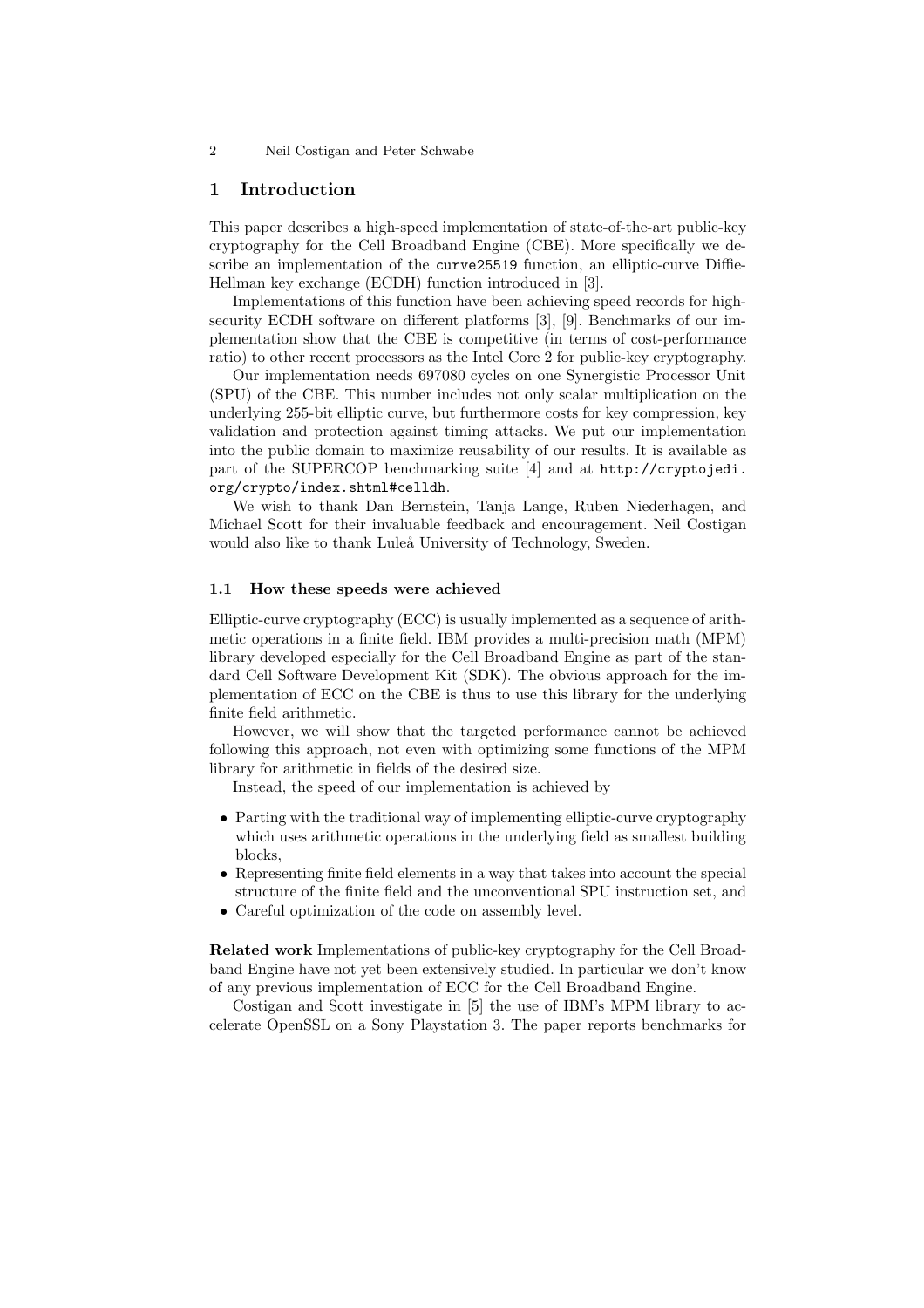RSA with different key lengths; RSA signature generation with a 2048 bit key is reported to take 0.015636s corresponding to 50035200 cycles on one SPU.

An implementation of the Digital Signature Algorithm (DSA) supporting key lengths up to 1024 bits is included in the SPE Cryptographic Library [16].

In [18] Shimizu et al. report 4074000 cycles for 1024-bit-RSA encryption or decryption and 1331000 cycles for 1024-bit-DSA key generation. Furthermore they report 2250000 cycles for 1024-bit-DSA signature generation and 4375000 cycles for 1024-bit-DSA signature verification.

The Cell Broadband Engine has recently demonstrated its power for cryptanalysis of symmetric cryptographic primitives [20], [19].

Organization of the paper In Section 2 we will briefly review the features of the CBE which are relevant for our implementations. Section 3 describes the curve25519 function including some necessary background on elliptic-curve arithmetic. Section 4 describes IBM's MPM library including optimizations we applied to accelerate arithmetic in finite fields of the desired size. We show that an implementation based on this library cannot achieve the targeted performance. In Section 5 we detail our implementation of curve25519. We conclude the paper with a discussion of benchmarking results and a comparison to ECDH implementations for other architectures in Section 6.

# 2 The Cell Broadband Engine

When it became apparent that multi-core chip design rather than increased frequency was the gateway to more efficient CPUs, IBM, Sony and Toshiba took a novel approach: Instead of developing a chip with every core being the same, they came up with the Cell Broadband Engine Architecture (CBEA). Currently two different CBEA processors are available: the Cell Broadband Engine (CBE) and the PowerXCell 8i processor. Both are multi-core processors consisting of a traditional central processor and 8 specialized high performance processors called Synergistic Processor Units (SPUs).

These units are combined across a high bandwidth (204 GB/s) [12] bus to offer a multi-core environment with two instruction sets and enormous processing power. Compared with the CBE the PowerXCell 8i processor has highly increased double precision floating point performance. The implementation described in this paper is optimized for the CBE, we will therefore in the following focus on the description of this processor.

The Cell Broadband Engine can be found in the Sony Playstation 3 and the IBM QS20 and QS21 blade server series. Note that the CBE in the Playstation 3 makes just 6 out of 8 SPUs available for general purpose computations. Toshiba equips several laptops of the Qosmio series with the SpursEngine consisting of 4 SPUs intended for media processing. This SpursEngine can also be found in a PCI Express card called WinFast pxVC1100 manufactured by Leadtek which is currently available only in Japan.

The primary processor of the Cell Broadband Engine is a 64-bit Power Processor Unit (PPU). This PPU works as a supervisor for the other cores. Currently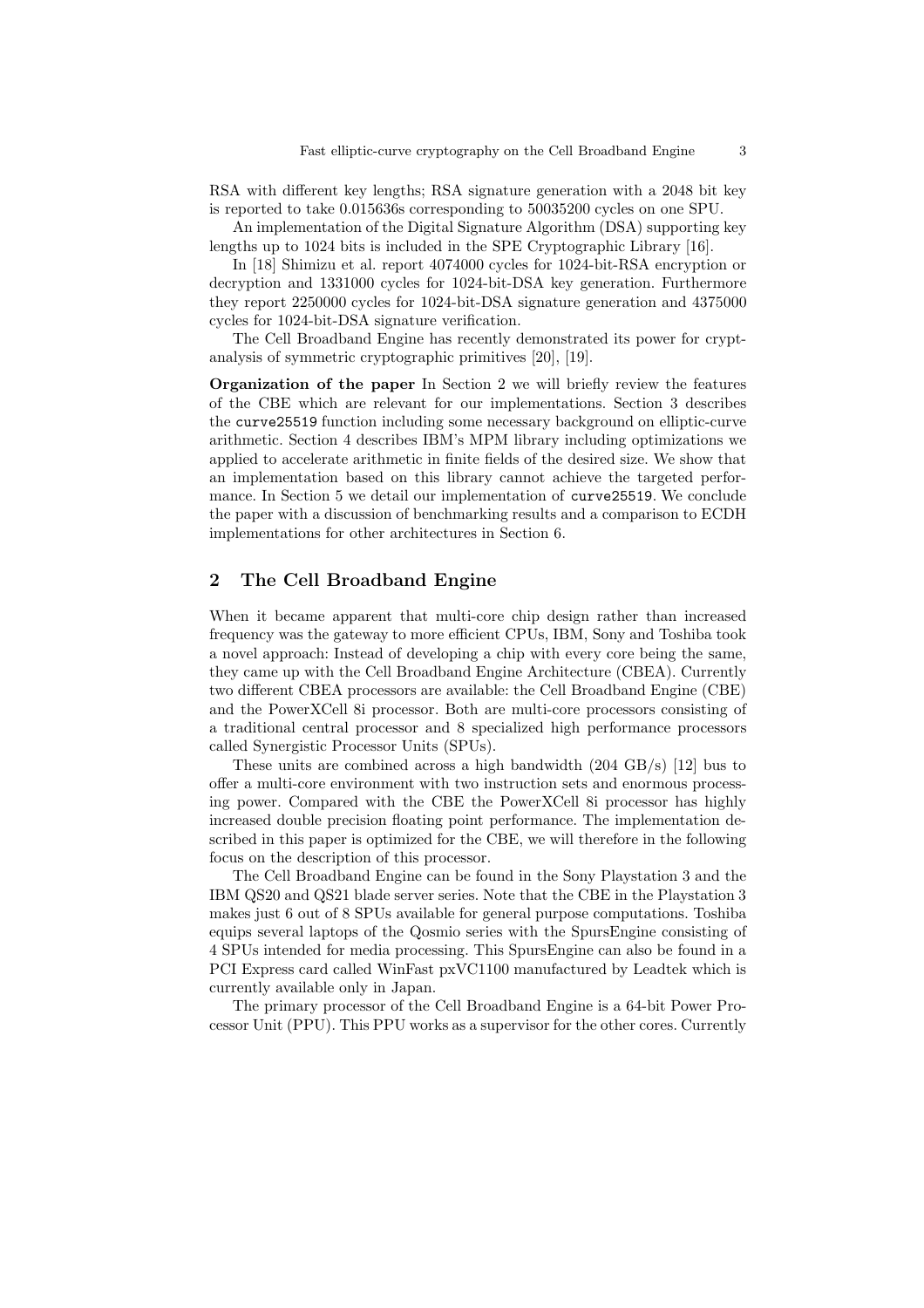operating at 3.2GHz, the PPU is a variant of the G5/PowerPC product line, a RISC driven processor found in IBM's servers and Apple's PowerMac range.

### 2.1 The Cell's SPU

The real power of the CBE is in the additional SPUs. Each SPU is a specialist processor with a RISC-like SIMD instruction set and a 128-element array of 128 bit registers. It has two pipelines (pipeline 0 and pipeline 1); each cycle it can dispatch one instruction per pipeline. Whether or not the SPU really dispatches two instructions in a given cycle is highly dependent on instruction scheduling and alignment. This is subject to the following conditions:

- Execution of instructions is purely in-order.
- The two pipelines execute disjoint sets of instructions (i.e. each instruction is either a pipeline-0 or a pipeline-1 instruction).
- The SPU has a fetch queue that can contain at most two instructions.
- Instructions are fetched into the fetch queue only if the fetch queue is empty.
- Instructions are fetched in pairs; the first instruction in such a pair is from an even word address, the second from an odd word address.
- The SPU executes two instructions in one cycle only if two instructions are in the fetch queue, the first being a pipeline-0 instruction and the second being a pipeline-1 instruction and all inputs to these instructions being available and not pending due to latencies of previously executed instructions.

Hence, instruction scheduling has to ensure that pipeline-0 and pipeline-1 instructions are interleaved and that latencies are hidden; instruction *alignment* has to ensure that pipeline-0 instructions are at even word addresses and pipeline-1 instructions are at odd word addresses.

Both our implementation and the MPM library build the finite field arithmetic on the integer arithmetic instructions of the SPU. This is due to the fact that single-precision floating-point arithmetic offers a too small mantissa and that double-precision floating-point arithmetic causes excessive pipeline stalls on the SPU and is therefore very inefficient.

All integer arithmetic instructions (except shift and rotate instructions) are SIMD instructions operating either on 4 32-bit word elements or on 8 16-bit halfword elements or on 16 8-bit byte elements of a 128-bit register.

Integer multiplication constitutes an exception to this scheme: The integer multiplication instructions multiply 4 16-bit halfwords in parallel and store the 32-bit results in the 4 word elements of the result register.

The following instructions are the most relevant for our implementation; for a detailed description of the SPU instruction set see [14], for a list of instruction latencies and associated pipelines see [13, Appendix B].

a: Adds each 32-bit word element of a register a to the corresponding word element of a register  $b$  and stores the results in a register  $r$ .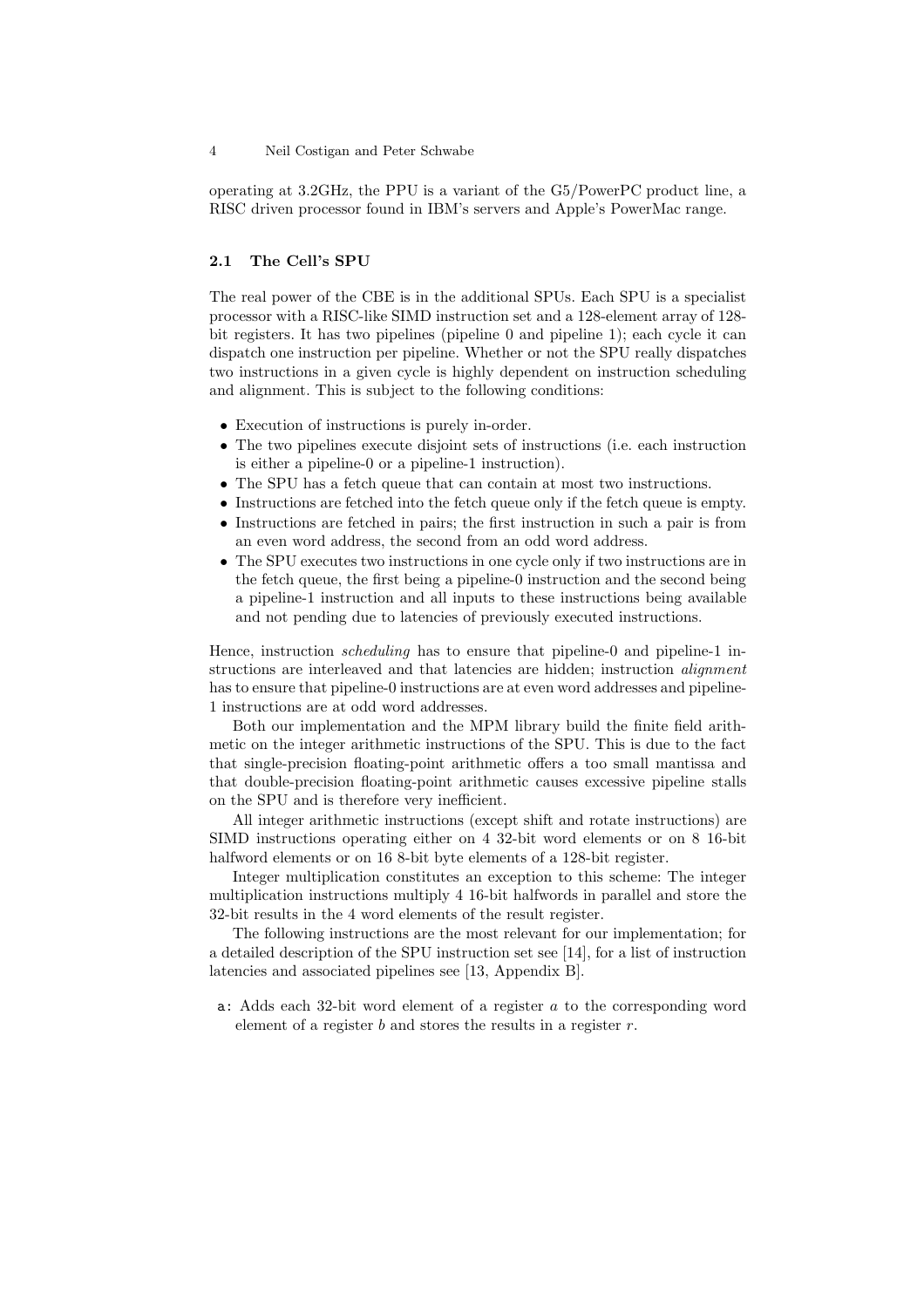- mpy: Multiplies the 16 least significant bits of each 32-bit word element of a register a with the corresponding 16 bits of each word element of a register b and stores the resulting four 32-bit results in the four word elements of a register r.
- mpya: Multiplies 16-bit halfwords as the mpy instruction but adds the resulting four 32-bit word elements to the corresponding word elements of a register  $c$  and stores the resulting sum in a register  $r$ .
- shl: Shifts each word element of a register  $a$  to the left by the number of bits given by the corresponding word element of a register b and stores the result in a register r.
- rotmi: Shifts of each word element of a register a to the right by the number of bits given in an immediate value and stores the result in a register  $r$ .
- shufb: Allows to set each byte of the result register  $r$  to either the value of an arbitrary byte of one of two input registers a and b or to a constant value of 0, 0x80 or 0xff.

#### 2.2 Computation micro-kernels for the SPU

Alvaro, Kurzak and Dongarra [1] introduce the idea of a computation microkernel for the SPU where the restricted code and data size of the SPU become important design criteria but issues such as inter-chip communication and synchronization are not considered. The kernel focuses on utilization of the wide registers and the instruction level parallelism. Furthermore, for security aware applications such as those using ECC, there is an interesting security architecture where an SPU can run in *isolation mode*, where inter-chip communications, loading and unloading program code incur significant overhead. In this paper we describe such a computation micro-kernel implementation running on one SPU of the CBE.

# 3 ECDH and the curve25519 function

### 3.1 Elliptic-Curve Diffie-Hellman key exchange (ECDH)

Let  $\mathbb F$  be a finite field and  $E/\mathbb F$  an elliptic curve defined over  $\mathbb F$ . Let  $E(\mathbb F)$  denote the group of F-rational points on E. For any  $P \in E(\mathbb{F})$  and  $k \in \mathbb{Z}$  we will denote the k-th scalar multiple of  $P$  as  $[k]P$ .

The Diffie-Hellman key exchange protocol [6] can now be carried out in the group  $\langle P \rangle \subseteq E(\mathbb{F})$  as follows: User A chooses a random  $a \in \{2, \ldots, |\langle P \rangle| -$ 1}, computes [a]P and sends this to user B. User B chooses a random  $b \in$  $\{2,\ldots,|\langle P\rangle| - 1\}$ , computes  $[b]P$  and sends this to user A. Now both users can compute  $Q = [a]([b]P) = [b]([a]P) = [(a \cdot b)]P$ . The joint key for secret key cryptography is then extracted from  $Q$ ; a common way to do this is to compute a hash value of the x-coordinate of Q.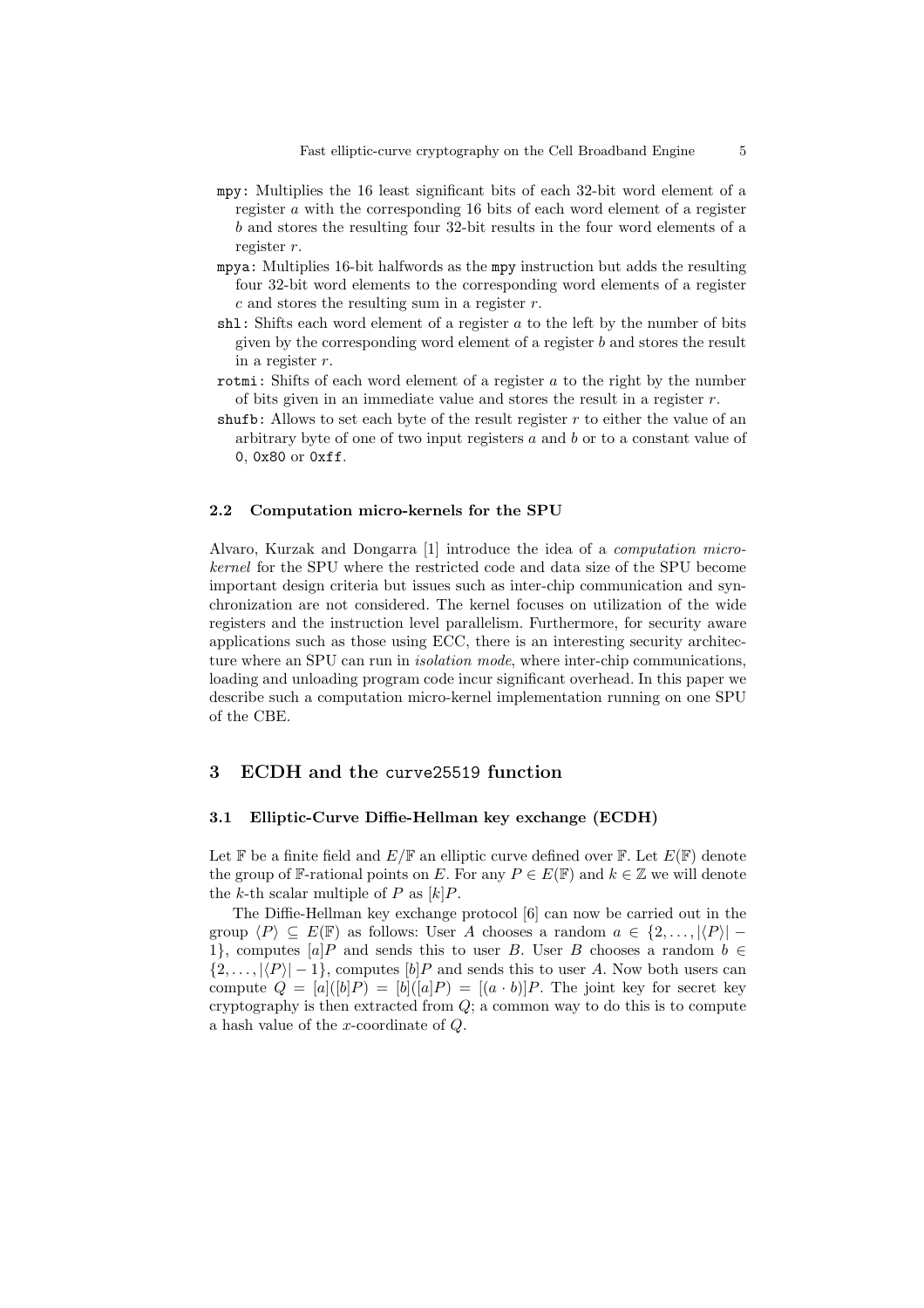#### 3.2 Montgomery arithmetic

For elliptic curves defined by an equation of the form  $By^2 = x^3 + Ax^2 + x$ , Montgomery introduced in  $[17]$  a fast method to compute the x-coordinate of a point  $R = P + Q$ , given the x-coordinates of two points P and Q and the x-coordinate of their difference  $P - Q$ .

These formulas lead to an efficient algorithm to compute the x-coordinate of  $Q = [k]P$  for any point P. This algorithm is often referred to as the Montgomery ladder. In this algorithm the x-coordinate  $x_P$  of a point P is represented as  $(X_P, Z_P)$ , where  $x_P = X_P/Z_P$ ; for the representation of the point at infinity see the discussion in Appendix B of [3]. See Algorithms 1 and 2 for a pseudocode description of the Montgomery ladder.

Algorithm 1 The Montgomery ladder for x-coordinate-based scalar multiplication on the elliptic curve  $E : By^2 = x^3 + Ax^2 + x$ 

```
Input: A scalar 0 \leq k \in \mathbb{Z} and the x-coordinate x_P of some point P
Output: (X_{[k]P}, Z_{[k]P}) fulfilling x_{[k]P} = X_{[k]P}/Z_{[k]P}t = \lceil \log_2 k + 1 \rceilX_1 = x_P; X_2 = 1; Z_2 = 0; X_3 = x_P; Z_3 = 1for i \leftarrow t - 1 downto 0 do
      if bit i of k is 1 then
          (X3, Z3, X2, Z2) \leftarrow \text{LADDERSTEP}(X1, X3, Z3, X2, Z2)else
          (X2, Z2, X3, Z3) \leftarrow LADDERSTEP(X1, X2, Z2, X3, Z3)end if
  end for
  return (X_2, Z_2)
```
Each "ladder step" as described in Algorithm 2 requires 5 multiplications, 4 squarings, 8 additions and one multiplication with the constant  $a24 = (A+2)/4$ in the underlying finite field.

### 3.3 The curve25519 function

Bernstein proposed in [3] the curve25519 function for elliptic-curve Diffie-Hellman key exchange. This function uses arithmetic on the elliptic curve defined by the equation  $E : y^2 = x^3 + Ax^2 + x$  over the field  $\mathbb{F}_p$ , where  $p = 2^{255} - 19$  and  $A = 486662$ ; observe that this elliptic curve allows for the x-coordinate-based scalar multiplication described above.

The elliptic curve and underlying finite field are carefully chosen to meet high security requirements and to allow for fast implementation, for a detailed discussion of the security properties of curve25519 see [3].

The curve25519 function takes as input two 32-byte strings, one representing the x-coordinate of a point  $P$  and the other representing a 256-bit scalar  $k$ . It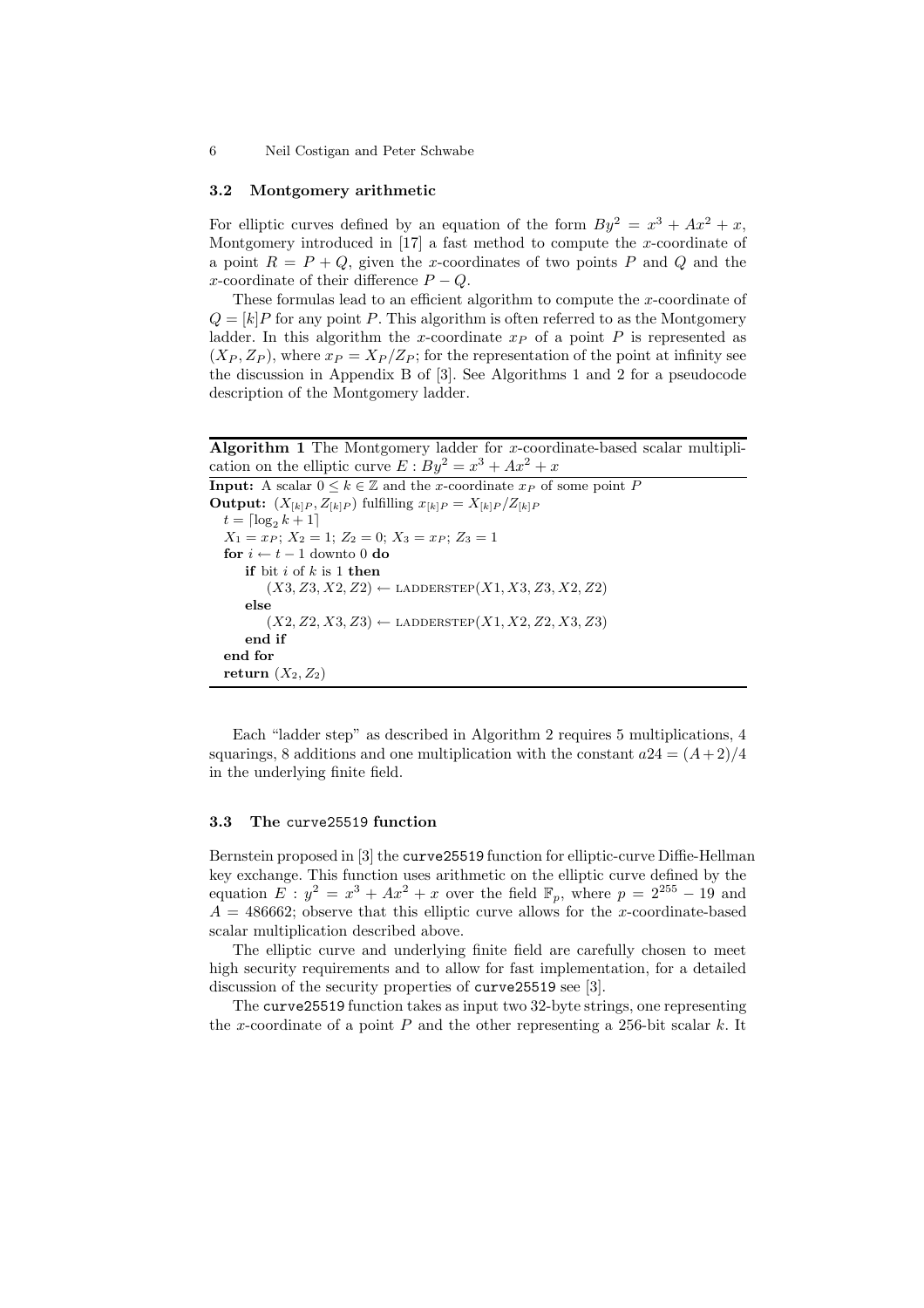Algorithm 2 One "ladder step" of the Montgomery ladder

const  $a24 = (A + 2)/4$  (A from the curve equation) function LADDERSTEP $(X_{Q-P}, X_P, Z_P, X_Q, Z_Q)$  $t_1 \leftarrow X_P + Z_P$  $t_6 \leftarrow t_1^2$  $t_2 \leftarrow X_P - Z_P$  $t_7 \leftarrow t_2^2$  $t_5 \leftarrow t_6 - t_7$  $t_3 \leftarrow X_Q + Z_Q$  $t_4 \leftarrow X_Q - Z_Q$  $t_8 \leftarrow t_4 \cdot t_1$  $t_9 \leftarrow t_3 \cdot t_2$  $X_{P+Q} \leftarrow (t_8 + t_9)^2$  $Z_{P+Q} \leftarrow X_{Q-P} \cdot (t_8-t_9)^2$  $X_{[2]P} \leftarrow t_6 \cdot t_7$  $Z_{[2]P} \leftarrow t_5 \cdot (t_7 + a24 \cdot t_5)$ return  $(X_{[2]P}, Z_{[2]P}, X_{P+Q}, Z_{P+Q})$ end function

gives as output a 32-byte string representing the x-coordinate  $x_Q$  of  $Q = [k]P$ . For each of these values curve25519 is assuming little-endian representation.

For our implementation we decided to follow [3] and compute  $x_Q$  by first using Algorithm 1 to compute  $(X_Q, Z_Q)$  and then computing  $x_Q = Z_Q^{-1} \cdot X_Q$ .

# 4 The MPM library and ECC

### 4.1 Implementation hierarchy

Implementations of elliptic-curve cryptography are often described as a hierarchy of operations. In [11, Section 5.2.1] Hankerson, Menezes and Vanstone outline a hierarchy of operations in ECC as protocols, point multiplication, elliptic-curve addition and doubling, finite-field arithmetic. Fan, Sakiyama & Verbauwhede expand this in [7] to describe a 5-layer pyramid of

- 1. Integrity, confidentially, authentication,
- 2. Elliptic-curve scalar multiplication  $[k]P$ ,
- 3. Point addition and doubling,
- 4. Modular operations in  $\mathbb{F}_p$ ,
- 5. Instructions of a w-bit core.

### 4.2  $\mathbb{F}_p$  arithmetic using the MPM library

In Section 3 we described how the upper 3 layers of this hierarchy are handled. Hence, the obvious next step is to look at efficient modular operations in  $\mathbb{F}_n$ and how these operations can be mapped to the SIMD instructions on 128-bit registers of the SPU.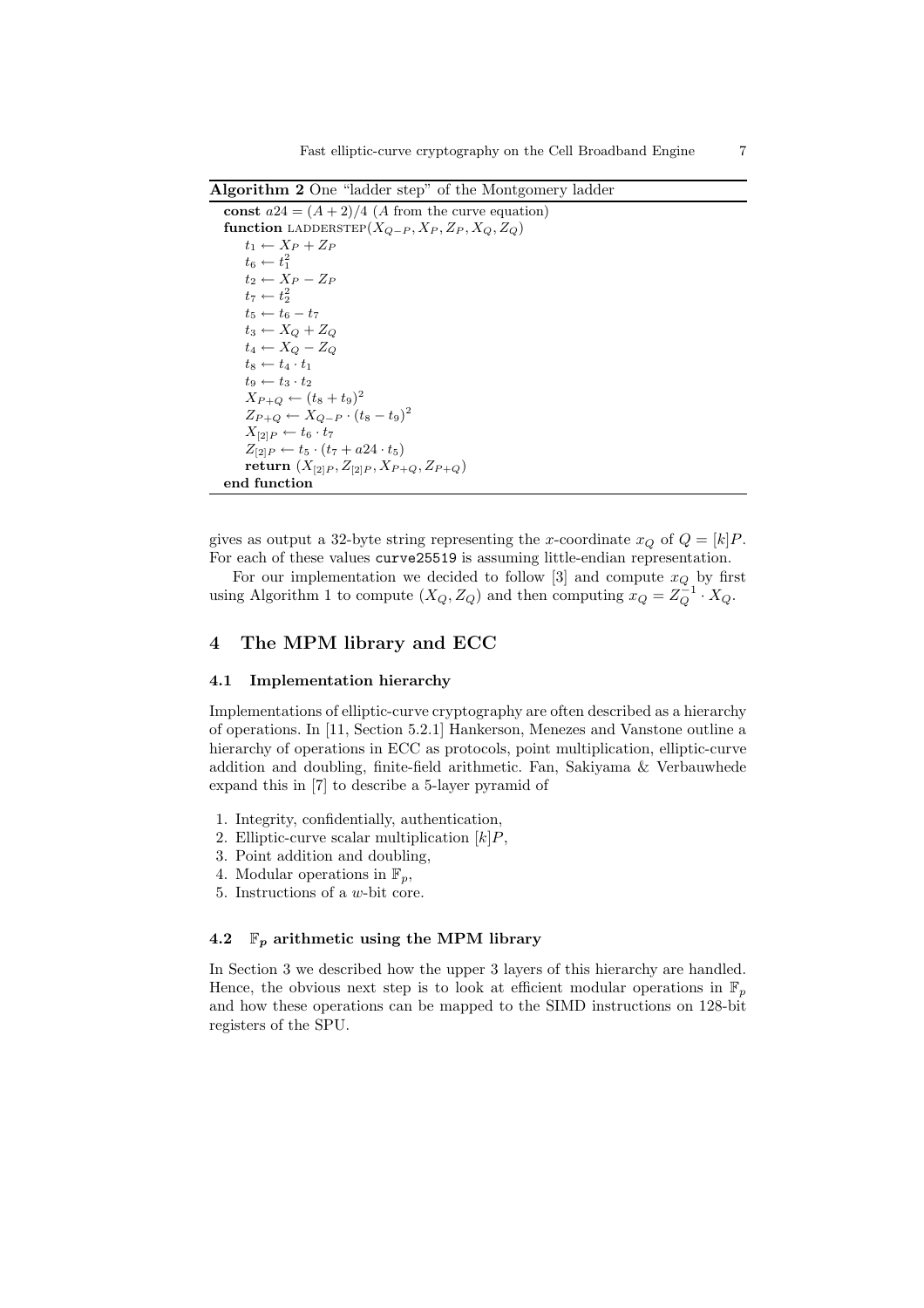For this task of mapping operations on large integers to the SPU instruction set, IBM provides a vector-optimized multi-precision math (MPM) library [15] as part of the software development kit (SDK) offered for the Cell Broadband Engine.

This MPM library is provided in source code and its algorithms are generic for arbitrary sized numbers. They operate on 16-bit halfwords as smallest units, elements of our 255-bit field are therefore actually handled as 256-bit values.

As our computation is mostly bottlenecked by costs for multiplications and squarings in the finite field we decided to optimize these functions for 256-bit input values.

At a high level the original MPM multiplication functions are structured by an array declaration section, then array initialization via loop dictated by the input sizes, a main body consisting of calculating partial products inside nested loops (again determined by the input sizes), and finally a gather section where the partial products feed into the result.

We optimized this pattern for fixed 256-bit inputs by using the large register array to remove the implicit array calls and then fully unrolled the loops. The Montgomery routine also lets us use a **\_builtin** expect compiler directive at the final overflow test to direct the hardware to which branch will be taken and avoid an expensive stall. While these manual unroll and branch hint techniques help both the GCC and IBM XLC compilers it should be noted that the GCCderived compiler achieves a  $10\%$  improvement over the XLC compiler<sup>3</sup>.

The MPM library supplies a specialized function for squaring where significant optimizations should be made over a general multiply by reusing partial products. However our timings indicate that such savings are not achieved until the size of the multi-precision inputs exceeds 512-bits. We therefore take the timings of a multiplication for a squaring.

#### 4.3 What speed can we achieve using MPM?

The Montgomery ladder in the curve25519 computation consists of 255 ladder steps, hence, computation takes 1276 multiplications, 1020 squarings, 255 multiplications with a constant, 2040 additions and one inversion in the finite field  $\mathbb{F}_{2^{255}-19}$ . Table 1 gives the number of CPU cycles required for each of these operations (except inversion).

For finite field multiplication and squaring we benchmarked two possibilities: a call to mpm mul followed by a call to mpm mod and the Montgomery multiplication function mpm mont mod mul. Addition is implemented as a call to mpm add and a conditional call (mpm cmpge) to mpm sub. For multiplication we include timings of the original MPM functions and of our optimized versions. The original MPM library offers a number of options for each operation. We select the inlined option with equal input sizes for fair comparison.

From these numbers we can compute a lower bound of 2227040 cycles (1276M + 1020S + 2040A, where M, S and A stand for the costs of multiplication,

<sup>3</sup> IBM XL C/C++ for Multicore Acceleration for Linux, V10.1. CBE SDK 3.1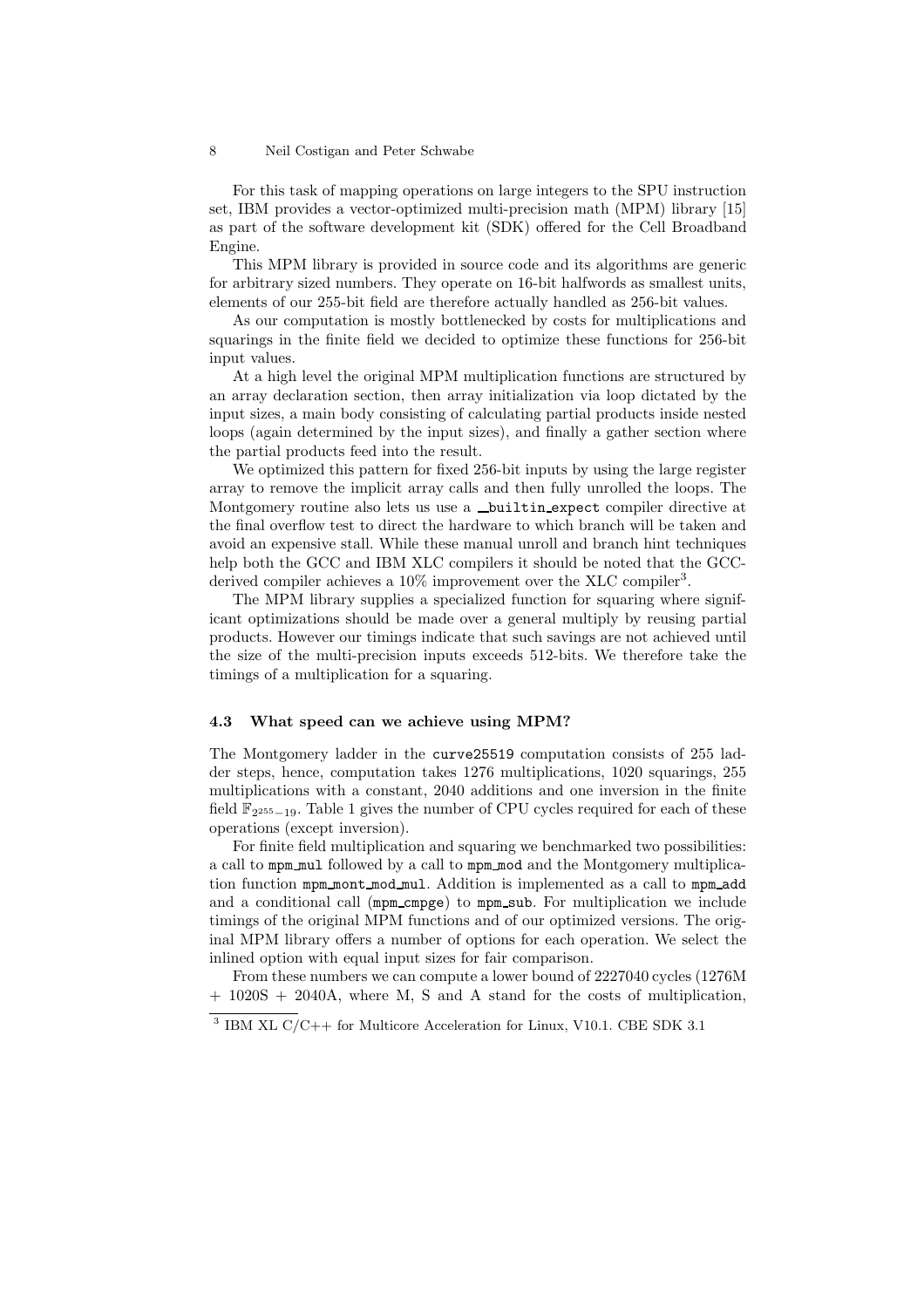Fast elliptic-curve cryptography on the Cell Broadband Engine 9

| Operation                                | Number of cycles |
|------------------------------------------|------------------|
| Addition/Subtraction                     | 86               |
| Multiplication (original MPM)            | 4334             |
| Multiplication (optimized)               | 4124             |
| Montgomery Multiplication (original MPM) | 1197             |
| Montgomery Multiplication (optimized)    | 892              |

Table 1. MPM performance for arithmetic operations in a 256-bit finite field

squaring and addition respectively) required for the curve25519 computation when using MPM. Observe that this lower bound still ignores costs for the inversion and for multiplication with the constant.

The high cost for modular reduction in these algorithms results from the fact, that the MPM library cannot make use of the special form of the modulus  $2^{255} - 19$ ; an improved, specialized reduction routine would probably yield a smaller lower bound. We therefore investigate what lower bound we get when entirely ignoring costs for modular reduction. Table 2 gives numbers of cycles for multiplication and addition of 256-bit integers without modular reduction. This yields a lower bound of 934080 cycles. Any real implementation would, of course, take significantly more time as it would need to account for operations not considered in this estimation.

| Operation                     | Number of cycles |
|-------------------------------|------------------|
| Addition/Subtraction          | 52               |
| Multiplication (original MPM) | 594              |
| Multiplication (optimized)    | 360              |

Table 2. MPM performance for arithmetic operations on 256-bit integers

## 5 Implementation of curve25519

As described in Section 3 the computation of the curve25519 function consists of two parts, the Montgomery ladder computing  $(X_Q, Z_Q)$  and the inversion of  $Z_Q$ .

We decided to implement the inversion as an exponentiation with  $p - 2 =$  $2^{255} - 21$  using the the same sequence of 254 squarings and 11 multiplications as [3]. This might not be the most efficient algorithm for inversion, but it is the easiest way to implement an inversion algorithm which takes constant time independent of the input.

The addition chain is specialized for the particular exponent and cannot be implemented as a simple square-and-multiply loop; completely inlining all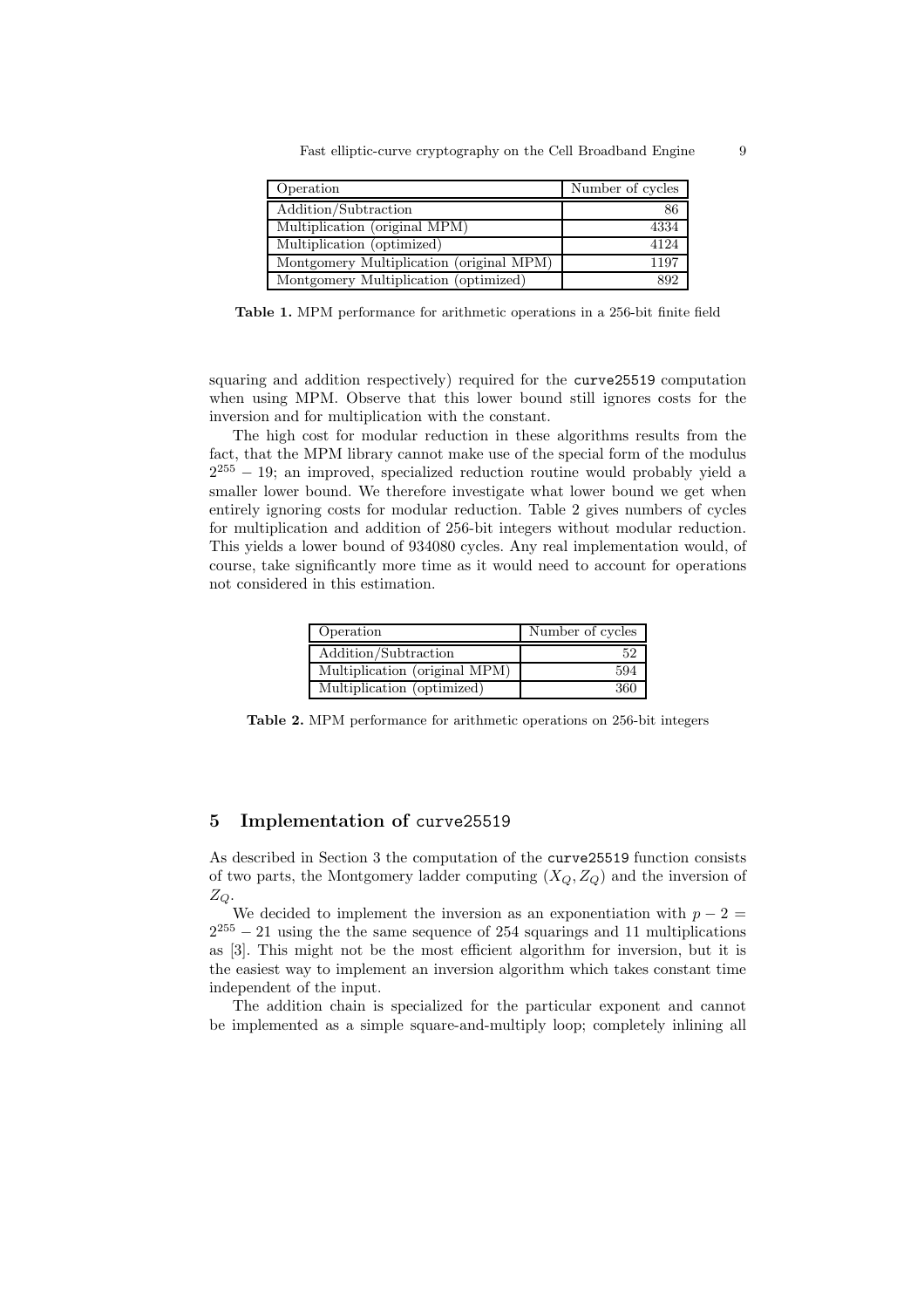multiplications and squarings would result in an excessive increase of the overall code size. We therefore implement multiplication and squaring functions and use calls to these functions.

However for the first part—the Montgomery ladder—we do not use calls to these functions but take one ladder step as smallest building block and implement the complete Montgomery ladder in one function. This allows for a higher degree of data-level parallelism, especially in the modular reductions, and thus yields a significantly increased performance.

For the speed-critical parts of our implementation we use the qhasm programming language [2], which offers us all flexibility for code optimization on the assembly level, while still supporting a more convenient programming model than plain assembly. We extended this language to also support the SPU of the Cell Broadband Engine as target architecture.

In the description of our implementation we will use the term "register variable". Note that for qhasm (unlike C) the term register variable refers to variables that are forced to be kept in registers.

### 5.1 Fast arithmetic

In the following we will first describe how we represent elements of the finite field  $\mathbb{F}_{2^{255}-19}$  and then detail the three algorithms that influence execution speed of curve25519 most, namely finite field multiplications, finite field squaring and a Montgomery ladder step.

### 5.2 Representing elements of  $\mathbb{F}_{2^{255}-19}$

We represent an element a of  $\mathbb{F}_{2^{255}-19}$  as a tuple  $(a_0, \ldots, a_{19})$  where

$$
a = \sum_{i=0}^{19} a_i 2^{\lceil 12.75i \rceil}.
$$
 (1)

We call a coefficient  $a_i$  reduced if  $a_i \in [0, 2^{13} - 1]$ . Analogously we call the representation of an element  $a \in \mathbb{F}_{2^{255}-19}$  reduced if all its coefficients  $a_0, \ldots, a_{19}$ are reduced.

As described in section 2 the Cell Broadband Engine can only perform 16-bit integer multiplication, where one instruction performs 4 such multiplications in parallel. In order to achieve high performance of finite field arithmetic it is crucial to properly arrange the values  $a_0, \ldots a_{19}$  in registers and to adapt algorithms for field arithmetic to make use of this SIMD capability.

Multiplication and Squaring in  $\mathbb{F}_{2^{255}-19}$  As input to field multiplication we get two finite field elements  $(a_0, \ldots, a_{19})$  and  $(b_0, \ldots, b_{19})$ . We assume that these field elements are in reduced representation. This input is arranged in 10 register variables a03, a47, a811, a1215, a1619, b03, b47, b811, b1215 and b1619 as follows: Register variable a03 contains in its word elements the coefficients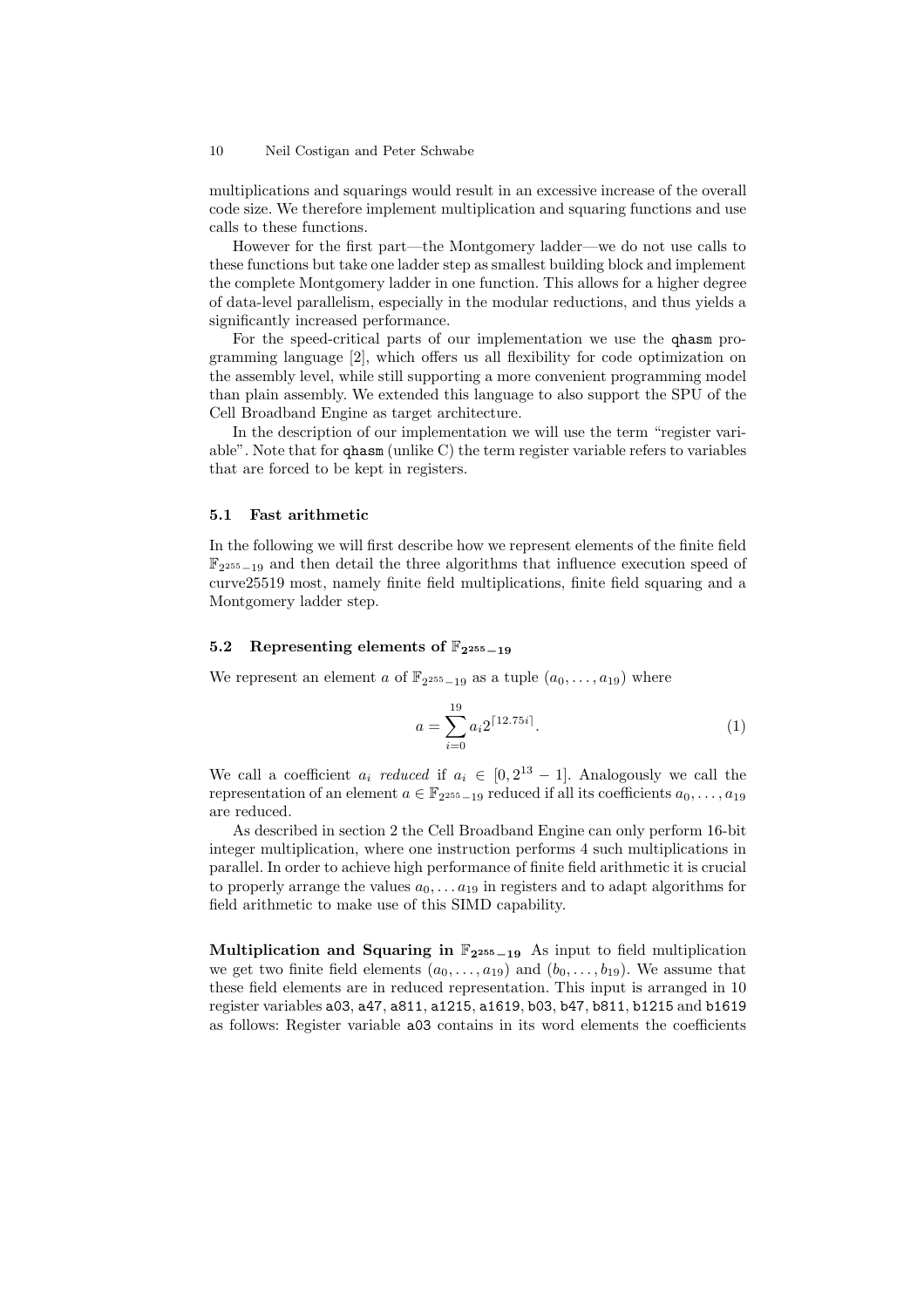$a_0, a_1, a_2, a_3$ , register variable  $a47$  contains in its word elements the coefficients  $a_4, a_5, a_6, a_7$ , and so on.

The idea of multiplication is to compute coefficients  $r_0, \ldots, r_{38}$  of  $r = ab$ where:

$$
r_0 = a_0b_0
$$
  
\n
$$
r_1 = a_1b_0 + a_0b_1
$$
  
\n
$$
r_2 = a_2b_0 + a_1b_1 + a_0b_2
$$
  
\n
$$
r_3 = a_3b_0 + a_2b_1 + a_1b_2 + a_0b_3
$$
  
\n
$$
r_4 = a_4b_0 + 2a_3b_1 + 2a_2b_2 + 2a_1b_3 + a_0b_4
$$
  
\n
$$
r_5 = a_5b_0 + a_4b_1 + 2a_3b_2 + 2a_2b_3 + a_1b_4 + a_0b_5
$$
  
\n
$$
r_6 = a_6b_0 + a_5b_1 + a_4b_2 + 2a_3b_3 + a_2b_4 + a_1b_5 + a_0b_6
$$
  
\n
$$
r_7 = a_7b_0 + a_6b_1 + a_5b_2 + a_4b_3 + a_3b_4 + a_2b_5 + a_1b_6 + a_0b_7
$$
  
\n
$$
r_8 = a_8b_0 + 2a_7b_1 + 2a_6b_2 + 2a_5b_3 + a_4b_4 + 2a_3b_5 + 2a_2b_6 + 2a_1b_7 + a_0b_8
$$
  
\n
$$
\vdots
$$

This computation requires 400 multiplications and 361 additions. Making use of the SIMD instructions, at best 4 of these multiplications can be done in parallel, adding the result of a multiplication is at best for free using the mpya instruction, so we need at least 100 instructions to compute the coefficients  $r_0, \ldots, r_{38}$ . Furthermore we need to multiply some intermediate products by 2, an effect resulting from the non-integer radix 12.75 used for the representation of finite field elements. As we assume the inputs to have reduced coefficients, all result coefficients  $r_i$  fit into 32-bit word elements.

We will now describe how the coefficients  $r0, \ldots, r38$  can be computed using 145 pipeline-0 instructions (arithmetic instructions). This computation requires some rearrangement of coefficients in registers using the shufb instruction but with careful instruction scheduling and alignment these pipeline-1 instructions do not increase the number of cycles needed for multiplication. From the description of the arithmetic instructions it should be clear which rearrangement of inputs is necessary.

First use 15 shl instructions to have register variables

**b03s1** containing  $b_0, b_1, b_2, 2b_3,$ 

**b03s2** containing  $b_0, b_1, 2b_2, 2b_3$ ,

 $b03s3$  containing  $b_0$ ,  $2b_1$ ,  $2b_2$ ,  $2b_3$ ,

**b47s1** containing  $b_4$ ,  $b_5$ ,  $b_6$ ,  $2b_7$  and so on.

Now we can proceed producing intermediate result variables

r03 containing  $a_0b_0$ ,  $a_0b_1$ ,  $a_0b_2$ ,  $a_0b_3$  (one mpy instruction),

r14 containing  $a_1b_0$ ,  $a_1b_1$ ,  $a_1b_2$ ,  $2a_1b_3$  (one mpy instruction),

r25 containing  $a_2b_0$ ,  $a_2b_1$ ,  $2a_2b_2$ ,  $2a_2b_3$  (one mpy instruction),

r36 containing  $a_3b_0$ ,  $2a_3b_1$ ,  $2a_3b_2$ ,  $2a_3b_3$  (one mpy instruction),

r47 containing  $a_4b_0 + a_0b_4$ ,  $a_4b_1 + a_0b_5$ ,  $a_4b_2 + a_0b_6$ ,  $a_4b_3 + a_0b_7$  (one mpy and one mpya instruction),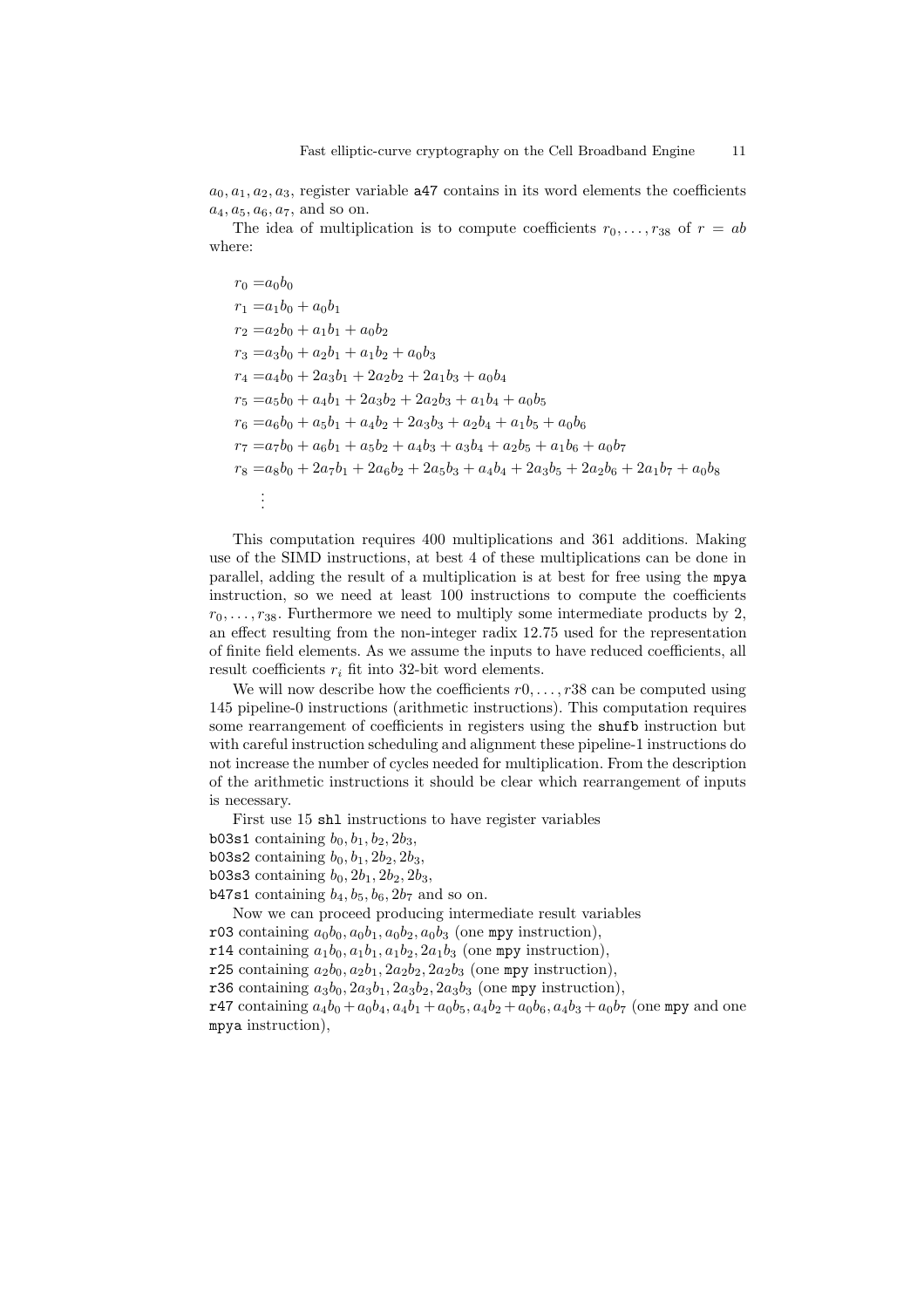r58 containing  $a_5b_0 + a_1b_4$ ,  $a_5b_1 + a_1b_5$ ,  $a_5b_2 + a_1b_6$ ,  $2a_5b_3 + 2a_1b_7$  (one mpy and one mpya instruction) and so on. In total these computations need 36 mpy and 64 mpya instructions.

As a final step these intermediate results have to be joined to produce the coefficients  $r_0, \ldots r_{38}$  in the register variables r03, r47,... r3639. We can do this using 30 additions if we first combine intermediate results using the shufb instruction. For example we join in one register variable the highest word of r14 and the three lowest words of r58 before adding this register variable to r47.

The basic idea for squaring is the same as for multiplication. We can make squaring slightly more efficient by exploiting the fact that some intermediate results are equal.

For a squaring of a value a given in reduced representation  $(a_0, \ldots, a_{19})$ , formulas for the result coefficients  $r_0, \ldots, r_{38}$  are the following:

```
r_0 = a_0 a_0r_1 = 2a_1a_0r_2 = 2a_2a_0 + a_1a_1r_3 = 2a_3a_0 + 2a_2a_1r_4 = 2a_4a_0 + 4a_3a_1 + 2a_2a_2r_5 = 2a_5a_0 + 2a_4a_1 + 4a_3a_2r_6 = 2a_6a_0 + 2a_5a_1 + 2a_4a_2 + 2a_3a_3r_7 = 2a_7a_0 + 2a_6a_1 + 2a_5a_2 + 2a_4a_3r_8 = 2a_8a_0 + 4a_7a_1 + 4a_6a_2 + 4a_5a_3 + a_4a_4.
.
.
```
The main part of the computation only requires 60 multiplications (24 mpya and 36 mpy instructions). However, some partial results have to be multiplied by 4; this requires more preprocessing of the inputs, we end up using 35 instead of 15 shl instructions before entering the main block of multiplications. Squaring is therefore only 20 cycles faster than multiplication.

During both multiplication and squaring, we can overcome latencies by interleaving independent instructions.

#### 5.3 Reduction

The task of the reduction step is to compute from the coefficients  $r_0, \ldots r_{38}$  a reduced representation  $(r_0, \ldots, r_{19})$ . Implementing this computation efficiently is challenging in two ways: In a typical reduction chain every instruction is dependent on the result of the preceding instruction. This makes it very hard to vectorize operations in SIMD instructions and to hide latencies.

We will now describe a way to handle reduction hiding most instruction latencies but without data level parallelism through SIMD instructions.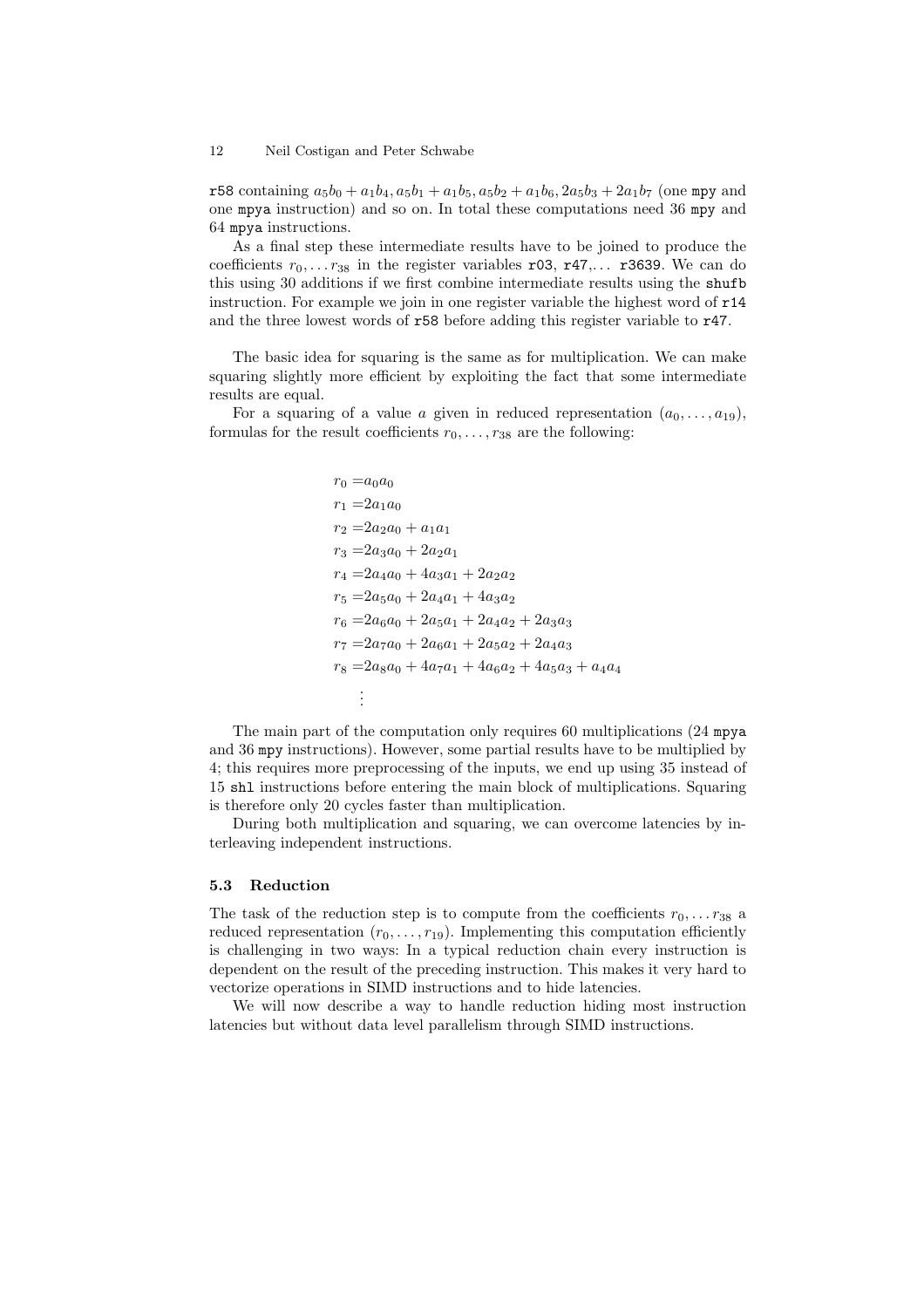The basic idea of reduction is to first reduce the coefficients  $r_{20}$  to  $r_{38}$  (producing a coefficient  $r_{39}$ ), then add  $19r_{20}$  to  $r_0$ ,  $19r_{21}$  to  $r_1$  and so on until adding 19 $r_{39}$  to  $r_{19}$  and then reduce the coefficients  $r_0$  to  $r_{19}$ .

Multiplications by 19 result from the fact, that the coefficient  $a_{20}$  stands for  $a_{20} \cdot 2^{255}$  (see equation (1)). By the definition of the finite field  $\mathbb{F}_{2^{255}-19}$ ,  $2^{255}a_{20}$ is the same as 19 $a_{20}$ . Equivalent statements hold for the coefficients  $a_{21}, \ldots, a_{39}$ .

The most speed critical parts of this reduction are the two carry chains from  $r_{20}$  to  $r_{39}$  and from  $r_0$  to  $r_{19}$ . In order to overcome latencies in these chains we break each of them into four parallel carry chains, Algorithm 3 describes this structure of our modular reduction algorithm.

#### Algorithm 3 Structure of the modular reduction

Carry from  $r_{20}$  to  $r_{21}$ , from  $r_{24}$  to  $r_{25}$ , from  $r_{28}$  to  $r_{29}$  and from  $r_{32}$  to  $r_{33}$ Carry from  $r_{21}$  to  $r_{22}$ , from  $r_{25}$  to  $r_{26}$ , from  $r_{29}$  to  $r_{30}$  and from  $r_{33}$  to  $r_{34}$ Carry from  $r_{22}$  to  $r_{23}$ , from  $r_{26}$  to  $r_{27}$ , from  $r_{30}$  to  $r_{31}$  and from  $r_{34}$  to  $r_{35}$ Carry from  $r_{23}$  to  $r_{24}$ , from  $r_{27}$  to  $r_{28}$ , from  $r_{31}$  to  $r_{32}$  and from  $r_{35}$  to  $r_{36}$ 

Carry from  $r_{24}$  to  $r_{25}$ , from  $r_{28}$  to  $r_{29}$ , from  $r_{32}$  to  $r_{33}$  and from  $r_{36}$  to  $r_{37}$ Carry from  $r_{25}$  to  $r_{26}$ , from  $r_{29}$  to  $r_{30}$ , from  $r_{33}$  to  $r_{34}$  and from  $r_{37}$  to  $r_{38}$ Carry from  $r_{26}$  to  $r_{27}$ , from  $r_{30}$  to  $r_{31}$ , from  $r_{34}$  to  $r_{35}$  and from  $r_{38}$  to  $r_{39}$ Carry from  $r_{27}$  to  $r_{28}$ , from  $r_{31}$  to  $r_{32}$  and from  $r_{35}$  to  $r_{36}$ 

Add 19 $r_{20}$  to  $r_0$ , add 19 $r_{21}$  to  $r_1$ , add 19 $r_{22}$  to  $r_2$  and add 19 $r_{23}$  to  $r_3$ Add 19 $r_{24}$  to  $r_4$ , add 19 $r_{25}$  to  $r_5$ , add 19 $r_{26}$  to  $r_6$  and add 19 $r_{27}$  to  $r_7$ Add 19 $r_{28}$  to  $r_8$ , add 19 $r_{29}$  to  $r_9$ , add 19 $r_{30}$  to  $r_{10}$  and add 19 $r_{31}$  to  $r_{11}$ Add 19 $r_{32}$  to  $r_{12}$ , add 19 $r_{33}$  to  $r_{13}$ , add 19 $r_{34}$  to  $r_{14}$  and add 19 $r_{35}$  to  $r_{15}$ Add 19 $r_{36}$  to  $r_{16}$ , add 19 $r_{37}$  to  $r_{17}$ , add 19 $r_{38}$  to  $r_{18}$  and add 19 $r_{39}$  to  $r_{19}$ 

Carry from  $r_{16}$  to  $r_{17}$ , from  $r_{17}$  to  $r_{18}$ , from  $r_{18}$  to  $r_{19}$  and from  $r_{19}$  to  $r_{20}$ Add  $19r_{20}$  to  $r_0$ 

Carry from  $r_0$  to  $r_1$ , from  $r_4$  to  $r_5$ , from  $r_8$  to  $r_9$  and from  $r_{12}$  to  $r_{13}$ Carry from  $r_1$  to  $r_2$ , from  $r_5$  to  $r_6$ , from  $r_9$  to  $r_{10}$  and from  $r_{13}$  to  $r_{14}$ Carry from  $r_2$  to  $r_3$ , from  $r_6$  to  $r_7$ , from  $r_{10}$  to  $r_{11}$  and from  $r_{14}$  to  $r_{15}$ Carry from  $r_3$  to  $r_4$ , from  $r_7$  to  $r_8$ , from  $r_{11}$  to  $r_{12}$  and from  $r_{15}$  to  $r_{16}$ 

Carry from  $r_4$  to  $r_5$ , from  $r_8$  to  $r_9$ , from  $r_{12}$  to  $r_{13}$  and from  $r_{16}$  to  $r_{17}$ Carry from  $r_5$  to  $r_6$ , from  $r_9$  to  $r_{10}$ , from  $r_{13}$  to  $r_{14}$  and from  $r_{17}$  to  $r_{18}$ Carry from  $r_6$  to  $r_7$ , from  $r_{10}$  to  $r_{11}$ , from  $r_{14}$  to  $r_{15}$  and from  $r_{18}$  to  $r_{19}$ Carry from  $r_7$  to  $r_8$ , from  $r_{11}$  to  $r_{12}$  and from  $r_{15}$  to  $r_{16}$ 

Each of the carry operations in Algorithm 3 can be done using one shufb, one rotmi and one a instruction. Furthermore we need 8 masking instructions (bitwise and) for each of the two carry chains.

In total, a call to the multiplication function (including reduction) takes 444 cycles, a call to the squaring function takes 424 cycles. This includes 144 cycles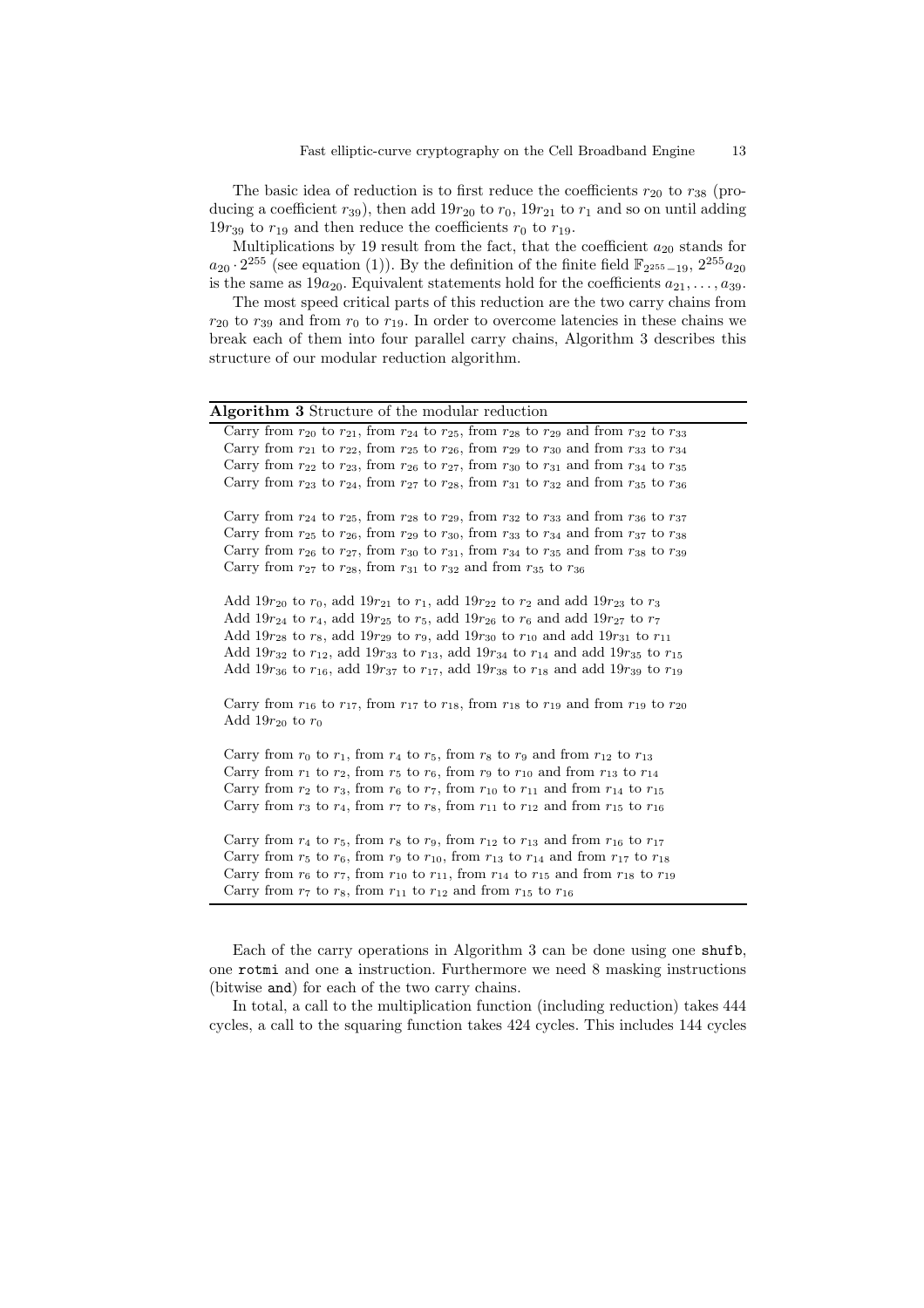for multiplication (124 cycles for squaring), 244 cycles for reduction and some more cycles to load input and store output. Furthermore the cost of a function call is included in these numbers.

Montgomery ladder step For the implementation of a Montgomery ladder step we exploit the fact that we can optimize a fixed sequence of arithmetic instructions in  $\mathbb{F}_{2^{255}-19}$  instead of single instructions. This makes it much easier to make efficient use of the SIMD instruction set, in particular, for modular reduction.

The idea is to arrange the operations in  $\mathbb{F}_{2^{255}-19}$  into blocks of 4 equal or similar instructions, similar meaning that multiplications and squarings can be grouped together and additions and subtractions can be grouped together as well. Then these operations can be carried out using the 4-way parallel SIMD instructions in the obvious way; for example for 4 multiplications  $r = a \cdot b$ ,  $s = c \cdot d$ ,  $t = e \cdot f$  and  $u = g \cdot h$  we first produce register variables acego containing in its word elements  $a_0, c_0, e_0, g_0$  and **bdgh0** containing  $b_0, d_0, e_0, g_0$ and so on. Then the first coefficient of  $r, s, t$  and u can be computed by applying the mpy instruction on acego and bdfh0. All other result coefficients of  $r, s, t$ and  $u$  can be computed in a similar way using mpy and mpya instructions.

This way of using the SIMD capabilities of CPUs was introduced in [10] as "digit-slicing". In our case it not only makes multiplication slightly faster (420 arithmetic instructions instead of 576 for 4 multiplications), it also allows for much faster reduction: The reduction algorithm described above can now be applied to 4 results in parallel, reducing the cost of a reduction by a factor of 4.

In Algorithm 4 we describe how we divide a Montgomery ladder step into blocks of 4 similar operations. In this algorithm the computation of  $Z_{P+Q}$  in the last step requires one multiplication and reduction which we carry out as described in the previous section. The computation of a ladder step again requires rearrangement of data in registers using the shufb instruction. Again we can hide these pipeline-1 instructions almost entirely by interleaving with arithmetic pipeline-0 instructions.

One remark regarding subtractions occurring in this computation: As reduction expects all coefficients to be larger than zero, we cannot just compute the difference of each coefficient. Instead, for the subtraction  $a - b$  we first add 2p to a and then subtract b. For blocks containing additions and subtractions in Algorithm 4 we compute the additions together with additions of  $2p$  and perform the subtraction in a separate step.

In total one call to the ladder-step function takes 2433 cycles.

### 6 Results and Comparison

### 6.1 Benchmarking Methodology

In order to make our benchmarking results comparable and verifiable we use the SUPERCOP toolkit, a benchmarking framework developed within eBACS,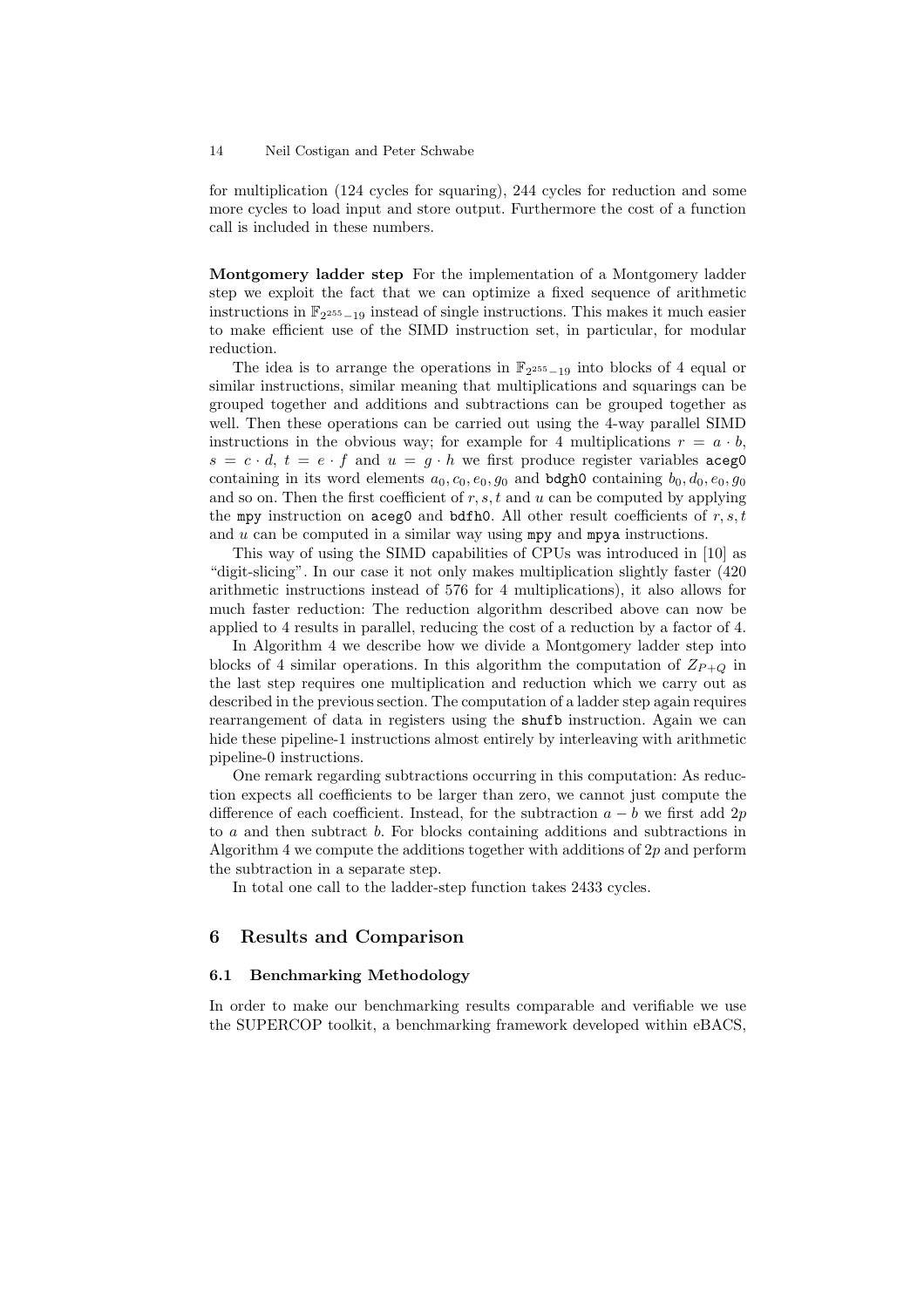Algorithm 4 Structure of a Montgomery ladder step (see Algorithm 2) optimized for 4-way parallel computation

 $t_1 \leftarrow X_P + Z_P$  $t_2 \leftarrow X_P - Z_P$  $t_3 \leftarrow X_Q + Z_Q$  $t_4 \leftarrow X_Q - Z_Q$ Reduce  $t_1, t_2, t_2, t_3$  $t_6 \leftarrow t_1^2$  $t_7 \leftarrow t_2^2$  $t_8 \leftarrow t_4 \cdot t_1$  $t_9 \leftarrow t_3 \cdot t_2$ Reduce  $t_6, t_7, t_8, t_9$  $t_{10} = a24 \cdot t_6$  $t_{11} = (a24 - 1) \cdot t_7$  $t_5 \leftarrow t_6 - t_7$  $t_4 \leftarrow t_{10} - t_{11}$  $t_1 \leftarrow t_8 - t_9$  $t_0 \leftarrow t_8 + t_9$ Reduce  $t_5, t_4, t_1, t_0$  $Z_{[2]P} \leftarrow t_5 \cdot t_4$  $X_{P+Q} \leftarrow t_0^2$  $X_{[2]P} \leftarrow t_6 \cdot t_7$  $t_2 \leftarrow t_1^2$ Reduce  $Z_{[2]P}, X_{P+Q}, X_{[2]P}, t_2$  $Z_{P+Q} \leftarrow X_{Q-P} \cdot t_2$ Reduce  $Z_{P+Q}$ 

the benchmarking project of ECRYPT II [4]. The software presented in this paper passes the extensive tests of this toolkit showing compatibility to other curve25519 implementations, in particular the reference implementation included in the toolkit.

For scalar multiplication software, SUPERCOP measures two different cycle counts: The crypto scalarmult benchmark measures cycles for a scalar multiplication of an arbitrary point; the crypto scalarmult base benchmark measures cycles needed for a scalar multiplication of a fixed base point. We currently implement crypto\_scalarmult\_base as crypto\_scalarmult; faster implementations would be useful in applications that frequently call crypto scalarmult base.

Two further benchmarks regard our curve25519 software in the context of Diffie-Hellman key exchange: The crypto dh keypair benchmark measures the number of cycles to generate a key pair consisting of a secret and a public key.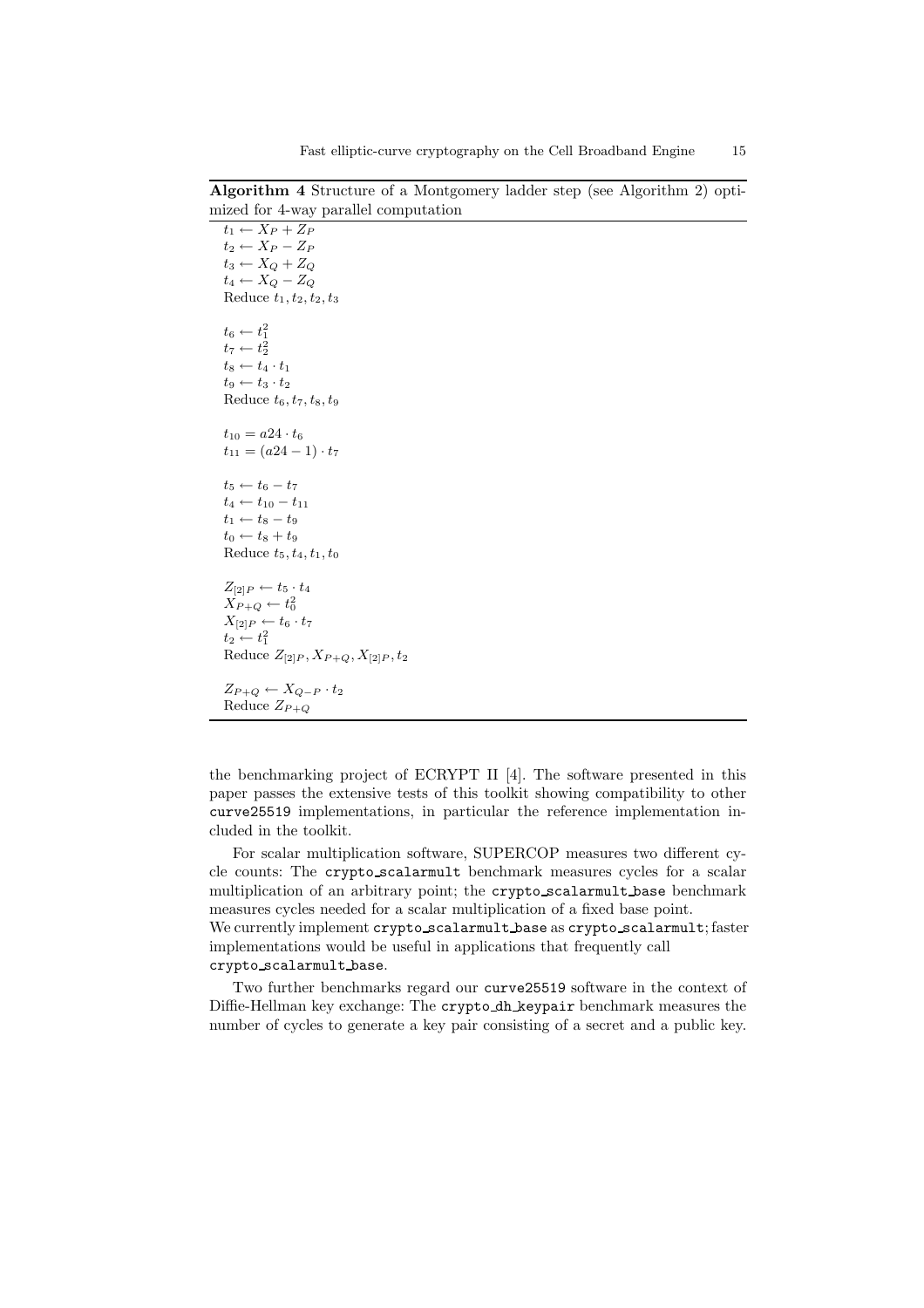The crypto dh benchmark measures cycles to compute a joint key, given a secret and a public key.

### 6.2 Results

We benchmarked our software on hex01, a QS21 blade containing two 3200 MHz Cell Broadband Engine processors (revision 5.1) at the Chair for Operating Systems at RWTH Aachen University. We also benchmarked the software on node001, a QS22 blade at the Research Center Jülich containing two 3200 MHz PowerXCell 8i processors (Cell Broadband Engine (revision 48.0)). Furthermore we benchmarked the software on cosmovoid, a Sony Playstation 3 containing a 3192 MHz Cell Broadband Engine processor (revision 5.1) located at the Chair for Operating Systems at RWTH Aachen University. All measurements used one SPU of one CBE.

| SUPERCOP benchmark     | hex01  | node001 | cosmovoid |
|------------------------|--------|---------|-----------|
| crypto_scalarmult      | 697080 | 697080  | 697040    |
| crypto_scalarmult_base | 697080 | 697080  | 697080    |
| crypto_dh_keypair      | 720120 | 720120  | 720200    |
| crypto_dh              | 697080 | 697080  | 697040    |

Table 3. Cycle counts of our software on different machines

#### 6.3 Comparison

As the software described in this paper is the first implementation of ECC for the Cell Broadband Engine, we cannot compare to previous results. To give an impression of the power of the Cell Broadband Engine for asymmetric cryptography we compare our results on a cost-performance basis with ECDH software for Intel processors.

For this comparison we consider the cheapest hardware configuration containing a Cell Broadband Engine, namely the Sony Playstation 3, and compare the results to an Intel-Core-2-based configuration running the ECDH software presented in [8]. This is the currently fastest implementation of ECDH for the Core 2 processor providing a similar security as curve25519. Note that this software is not protected against timing attacks.

We benchmarked this software on a machine called archer at the National Taiwan University. This machine has a 2500MHz Intel Core 2 Q9300 processor with 4 cores; measurements used one core.

SUPERCOP reports 365363 cycles for the crypto dh benchmark (this software is not benchmarked as scalar-multiplication software). Key-pair generation specializes the scalar multiplication algorithm for the known basepoint; the crypto dh keypair benchmark reports 151215 cycles.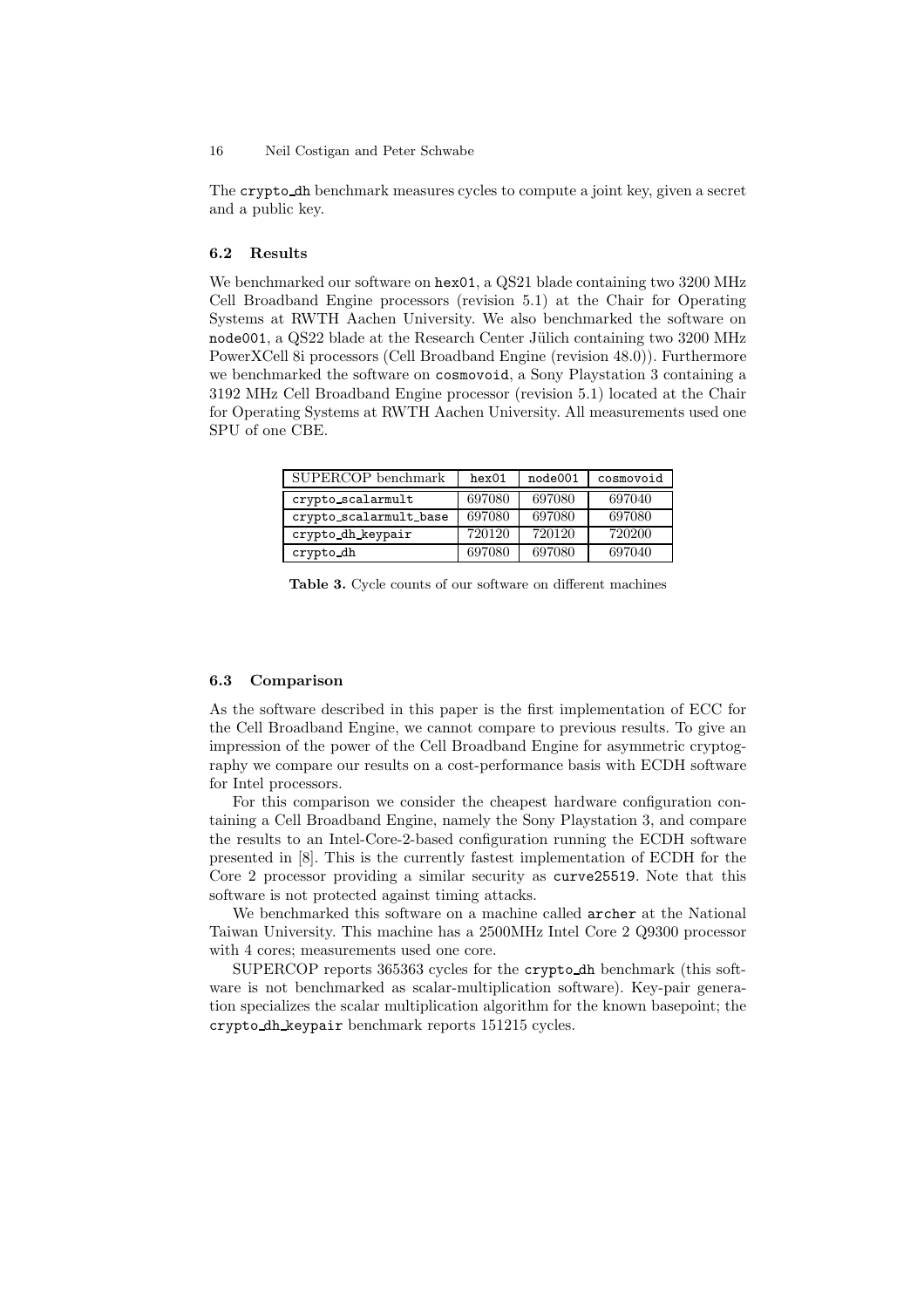To estimate a price for a complete workstation including an Intel Core 2 Quad Q9300 processor we determined the lowest prices for processor, case, motherboard, memory, hard disk and power supply from different online retailers using Google Product Search yielding \$296 (Mar 30, 2009).

To determine the best price for the Sony Playstation 3 we also used Google Product Search. The currently (Mar 30, 2009) cheapest offer is \$221 for the Playstation 3 with a 40 GB hard disk.

The Sony Playstation 3 makes 6 SPUs available for general purpose computations. Using our implementation running at 697080 cycles (crypto dh on cosmovoid) on 6 SPUs operating at 3192MHz yields 27474 curve25519 computations per second. Taking the \$221 market price for the Playstation as a basis, the cheapest CBE-based hardware can thus perform 124 computations of curve25519 per second per dollar.

The Q9300-based workstation has 4 cores operating at 2.5GHz, using the above-mentioned implementation which takes 365363 cycles, we can thus perform 27368 joint-key computations per second. Taking \$296 market price for a Q9300-based workstation as a basis, the cheapest Core-2-based hardware can thus perform 92 joint-key computations per second per dollar.

Note, that this comparison is not fair in several ways: The cheapest Q9300 based workstation has for example more memory than the Playstation 3 (1GB instead of 256MB).

On the other hand we only use the 6 SPUs of the CBE for the curve25519 computation, the PPU is still available for other tasks, whereas the performance estimation for the Core-2-based system assumes 100% workload on all CPU cores.

Furthermore hardware prices are subject to frequent changes and different price-performance ratios are achieved for other Intel or AMD processors.

In any case the above figures demonstrate that the Cell Broadband Engine, when used properly, is one of the best available CPUs for public-key cryptography.

# References

- 1. Wesley Alvaro, Jakub Kurzak, and Jack Dongarra. Fast and small short vector SIMD matrix multiplication kernels for the synergistic processing element of the CELL processor. In Computational Science – ICCS 2008), volume 5101 of Lecture Notes in Computer Science, pages 935–944. Springer, 2008.
- 2. Daniel J. Bernstein. qhasm: tools to help write high-speed software. http://cr. yp.to/qhasm.html (accessed Jan 1, 2009).
- 3. Daniel J. Bernstein. Curve25519: new Diffie-Hellman speed records. In Public Key Cryptography – PKC 2006, volume 3958 of Lecture Notes in Computer Science, pages 207–228. Springer, 2005.
- 4. Daniel J. Bernstein and Tanja Lange (editors). eBACS: ECRYPT benchmarking of cryptographic systems, Nov 2008. http://bench.cr.yp.to/ (accessed Jan 1, 2009).